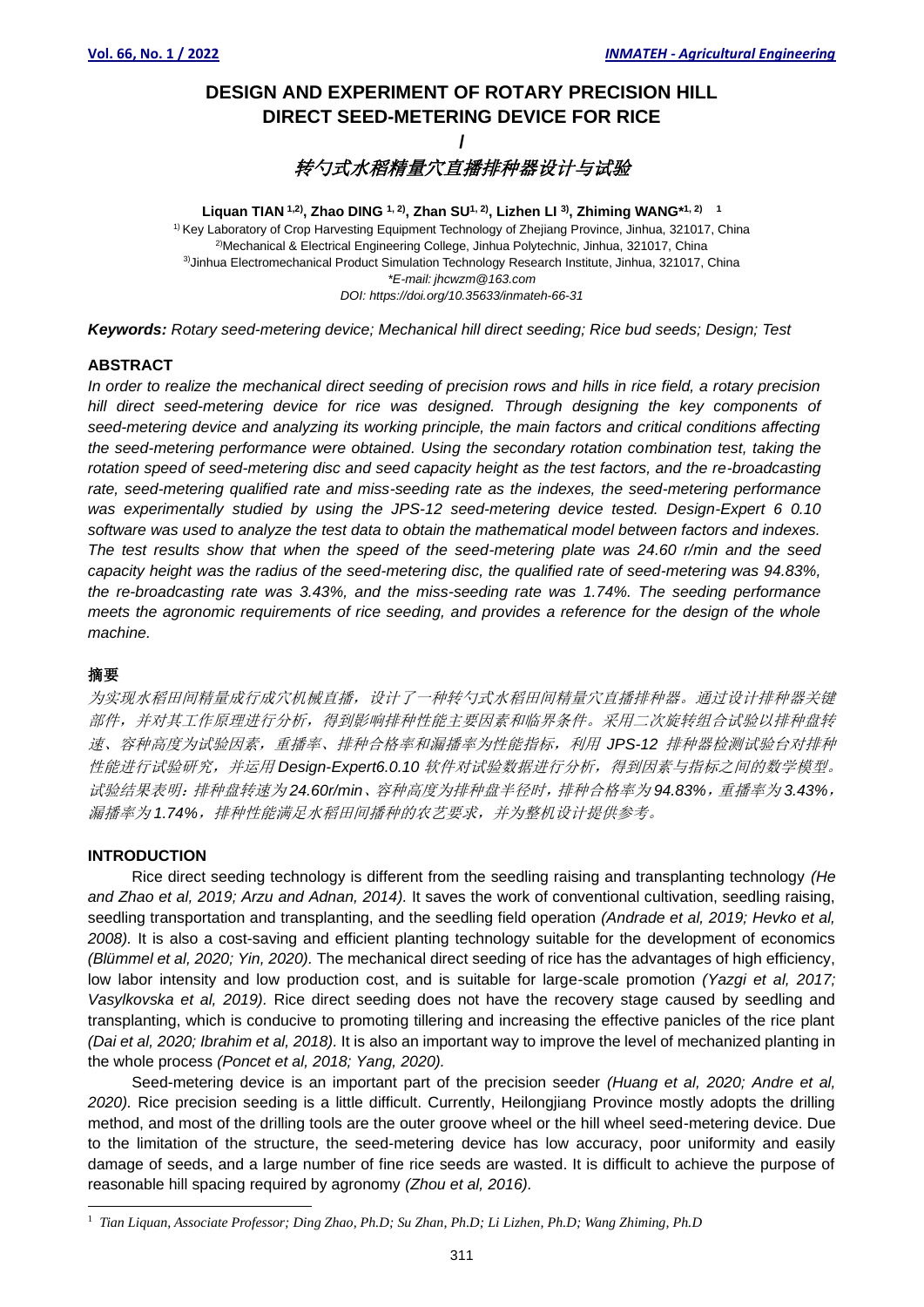In order to meet the needs of precision mechanical hill direct seeding for rice, realize the uniform seeding of bud seeds in rows and hills, and reduce the damage to bud seeds during the seeding, a rotary precision hill direct seed-metering device for rice is designed in this paper. It adopts the operation modes of rotary seed-picking, gravity seed-cleaning, rotary seed-delivery and secondary seed-feeding to explore the structural parameters of key components and analyze its working principle. The best combination of various factors was obtained through bench test to provide reference for the design of the whole machine.

### **MATERIAL AND RESEARCH METHODS MAIN STRUCTURE**

The structure of the seed-metering device is shown in Fig. 1. It is mainly composed of seed filling cover, seed-metering shaft, bearing, bearing end cap, separator (track and seed delivery port), seed groove wheel, seed-metering shell and more. The rotary spoon disc is composed of 18 seed-picking rotary spoons, which are connected with the slider through the torsion spring. Each seed-spoon makes a circular motion with the rotary spoon disc and rotates in the assembly hole under the control of the torsion spring and the slider. The separator is fixedly assembled with the pin hole of the seed-metering shell by means of a fixed pin. The separator is made of a 1.5 mm thick steel plate with a triangular groove on the edge, which is provided with a track groove and a seed delivery port. The track is welded in the track groove, and the track, the slider and the torsion spring jointly control the rotation of the seed-spoon in the assembly hole. The seed groove wheel rotates synchronously with the rotary spoon disc, and its circumference is evenly distributed. The seed groove corresponds to the seed-picking rotary spoon one by one, and forms 18 seed guiding chambers with the diaphragm and seed-metering shell.



**Fig. 1 - Rotary seed-metering device**

*1. Feed opening; 2. Seed filling cover; 3. Rotary spoon disc; 4. Separator; 5. Seed-delivery port; 6. Seed groove wheel; 7. Seed-metering shell; 8. Bearing; 9. Bearing end cap; 10. Seed-metering shaft; 11. Pickup finger; 12. Fixed pin; 13.Track groove; 14. Seed groove; 15. Housing pin hole; 16. Seeding port.*

The working process of seed-metering device is mainly divided into five stages: seed-picking, seed-clearing, seed-delivery, seed-guiding and seed-feeding. During operation, the bud seeds are filled into the seed filling cover through the feed opening, and the machines and tools transmit the power to the seed-metering shaft through the chain to drive the rotary spoon disc and seed guiding groove wheel to rotate. The track in the separator and groove is fixed, and the seed-picking spoon is controlled to rotate regularly in the assembly hole with the slider and torsion spring. In the seed-picking area, the bud seeds fill the seed capsule space formed by the seed-picking rotary spoon and the triangular groove of the separator, and leave the seed-picking area driven by the rotary spoon disc to complete the seed-picking process. When the seed-picking rotary spoon pushes the bud seeds to the seed clearing area, the bud seeds in the unstable state of seed capsule space fall back to the seed filling area to complete the seed-clearing process. Driven by the rotary spoon disc, the seed-picking rotary spoon continues to move to the seed-delivery port. Under the joint action of the track, slider and torsion spring, the seed-picking rotary spoon rotates around the axis of the seed-picking rod to push the fixed bud seeds of the seed capsule space into the seed guiding chamber through the seed-delivery port of the separator to complete the seed-delivery process. The seed-guiding groove wheel and the rotary spoon continue to rotate to send the bud seeds in the seed guiding chamber to the seed-feeding port. The bud seeds are separated from the seed-metering device and thrown out under the action of gravity and centrifugal force *(Zhang et al, 2021).*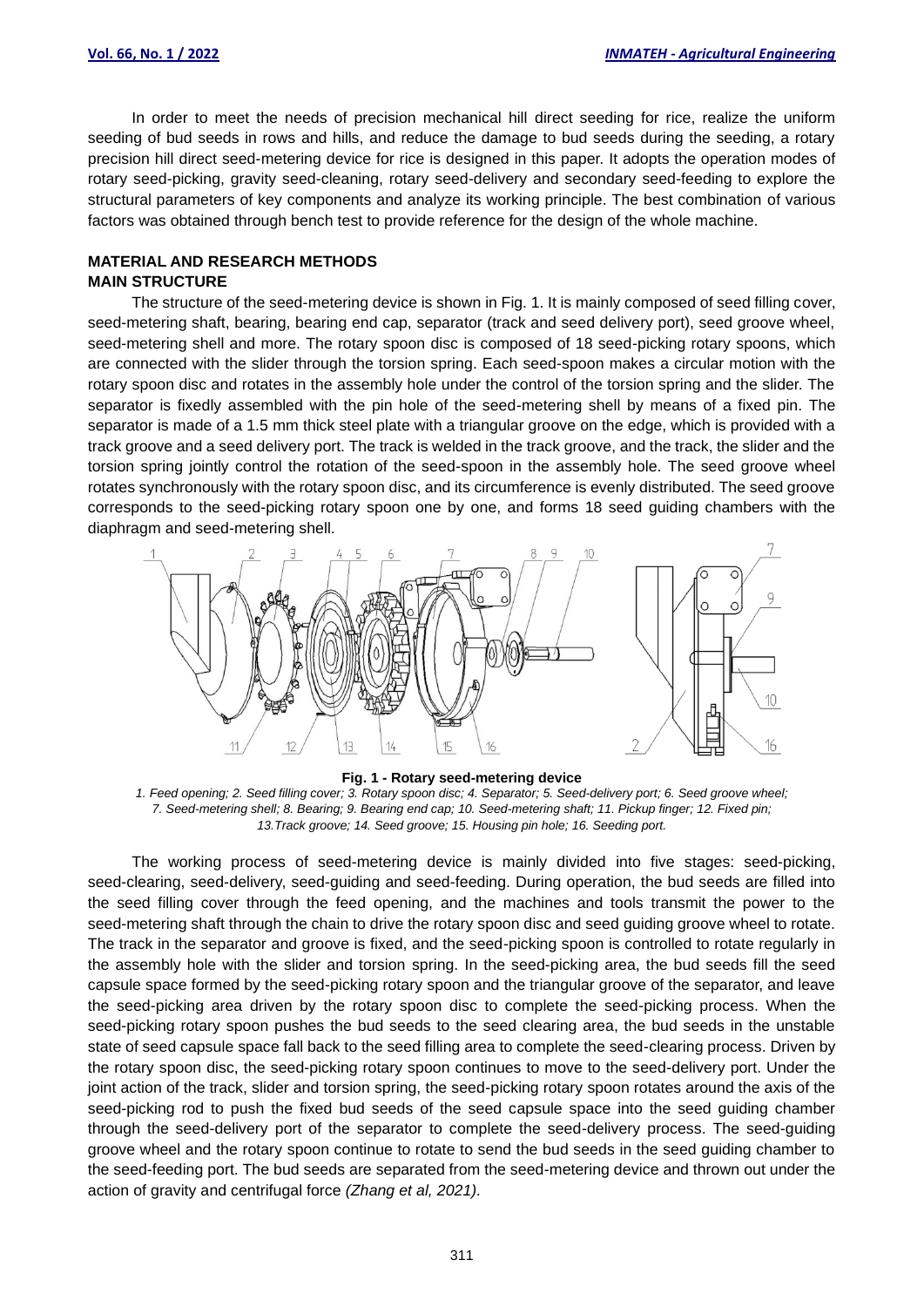**Table 1**

In order to reduce the height and improve the uniformity of seed-feeding, the seed-metering device has the function of secondary seed-feeding, that is, when the bud seeds in the seed capsule space reaches the seed-delivery port, it is pushed into the corresponding seed guiding chamber to complete one seed feeding. The bud seeds in the seed-guiding room rotate with the seed-guiding groove wheel, turns to the seed-feeding port and are thrown out to complete the secondary seed-feeding.

#### **SEED-PICKING ROTARY SPOON**

The seed-picking rotary spoon is composed of a seed-spoon, a torsion spring, a seed-picking rod, a slider and a positioning pin, as shown in Fig. 2. During operation, the seed capsule space composed of the seed-spoon and triangular groove of the separator to scoop the bud seeds. The positioning pin combines the torsion spring and the seed-picking rod into a whole, and positions the seed-picking rotary spoon in the assembly hole at the same time. The slider contacts and rubs with the track, controls the seed-picking rotary spoon to rotate around the axis of the seed-picking rod in the assembly hole, and then controls the seed-spoon to scoop, hold and push the bud seeds.



The seed-spoon is a curved body formed by the intersection of the drum column at the top of the seed-picking rod and the cylindrical surface, and the curved surface is surrounded by the triangular groove of the separator to form a seed capsule space. The maximum diameter *d* of the drum column and the inclination angle *θ* of the cylindrical surface relative to the separator, and the diameter *D* of the cylindrical surface determine the space of the seed capsule space. If the seed space is too small, the bud seeds are difficult to enter the spoon, which is easy to cause miss-seeding. If the seed capsule space is too large, many bud seeds will enter the spoon, and it is easy to cause re-broadcasting. In order to improve the scope of seed selection, three kinds of direct seeding rice, Longjing 26, Kenjiandao 6 and Konyu 131 in Heilongjiang Province were selected. After soaking the seeds to promote germination until the chest was broken and white, 1000 seeds were randomly selected to measure the overall dimensions of bud seeds. The average value of statistical data is shown in Table 1.

| Variety        | Length $L/mm$ | Width $W/mm$ | Thickness $T/mm$ |
|----------------|---------------|--------------|------------------|
| Longjing 26    | .08           | 3.96         | 2.39             |
| Kenijan rice 6 | 6.68          | 3.62         | 2.54             |
| Konyu 131      | '.35          | 3.88         | 2.47             |

**Statistical Results of Dimensions of Rice bud seeds**

According to the statistical results in Table 1, the shape and size of seed-spoon surface should meet *W*max<*d*<*D*<*L*max. The structural parameters of the spoon are 7 mm of the cylindrical diameter *D*, 30° of the inclination angle *θ* and 4.5 mm of the maximum diameter *d* of the drum.

#### **SEPARATOR TRACK**

According to the needs of seed-metering, the circumferential angle of the separator track is divided into four parts: seed-spoon opening, seed-picking duration, seed-spoon delivery and delivery duration, as shown in Fig.3. In the seed-spoon opening area, the track height gradually decreases, and the slider gradually disengages from the track. Under the action of torsion spring, the pickup finger rotates in the assembly hole, and the seed capsule space is opened to the maximum.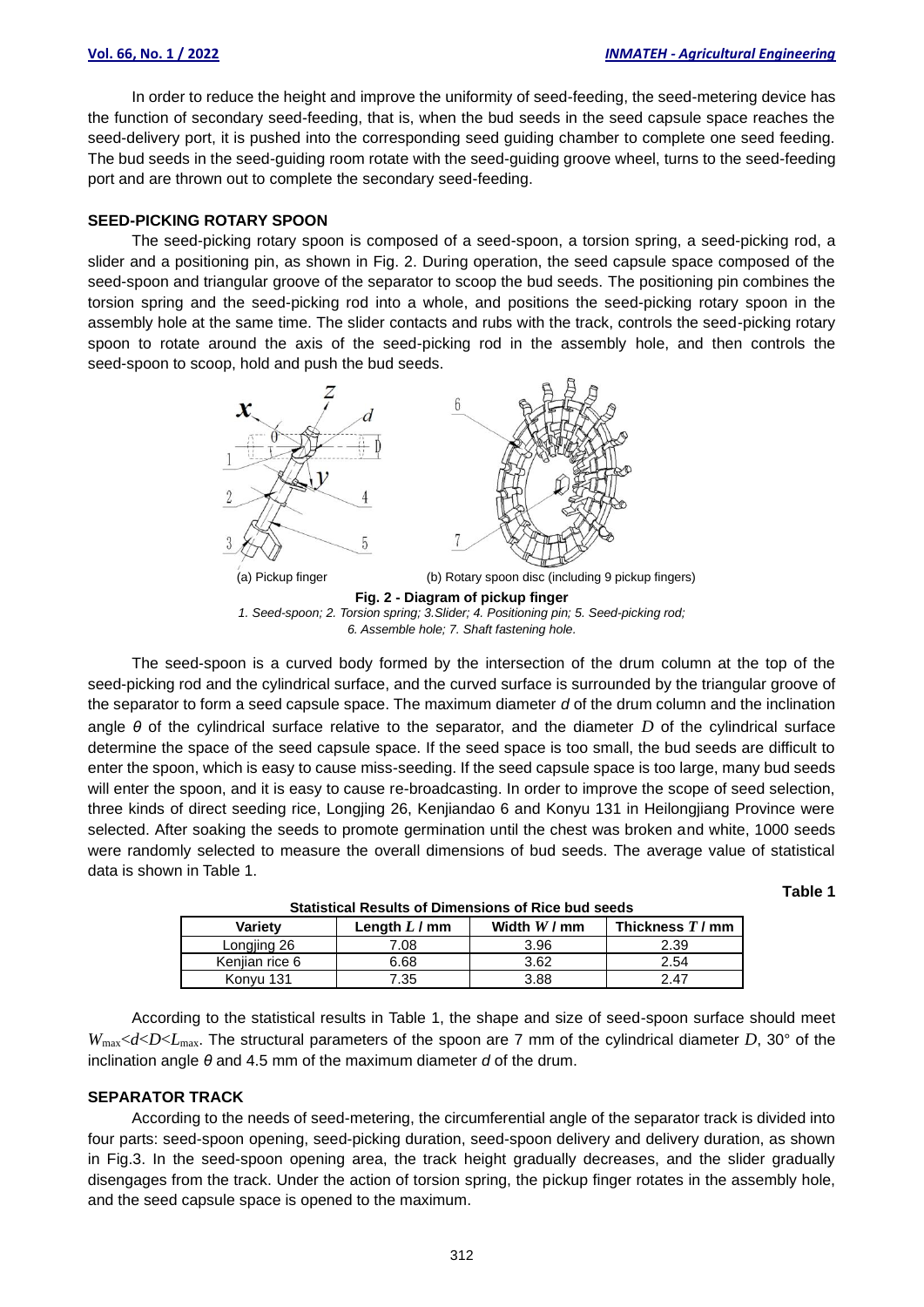After the pickup finger turns over the seed-picking continuation area, the slider contacts the closed slope of the track and enters the seed-spoon delivery area. The height of the guiding rail increases gradually, and the slider overcomes the action of the torsion spring to control the rotation of the pickup finger in the assembly hole. The seed capsule space gradually decreases, and the bud seeds in the seed–spoon are pushed into the seed-guiding chamber through the seed-delivery port. The slider enters the delivery continuous area. Under the action of track lifting, the pickup finger maintains the pushing state of bud seeds at the seed-delivery port.



*I. Seed-picking duration; II. Seed-spoon delivery; III. Delivery duration; IV. Seed-spoon opening. 1. Seed-delivery port; 2. Triangular groove; 3. Closed slope; 4. Involute slope; 5. Slider*

According to the position of seed-delivery port and the position of bud seed population, the opening angle of seed-spoon orbit circumference is designed to be 30°, the seed-picking duration angle is 250°, the seed-spoon delivery angle is 20° and the delivery duration angle is 60°.

# **SEED-PICKING AND SEED-CLEARING PROCESS**

When the seed-metering device works, the rotary spoon disc rotates at an angular speed ω to drive the pickup fingers to scoop the bud seeds, and the bud seeds are lifted from the population by the seed spoon to complete the seed-picking operation. When the pickup fingers rise to a certain height, the bud seeds in the unstable state of seed capsule space fall back to the seed-filling area under the action of gravity to complete the seed-clearing operation.

As shown in Fig. 4, when there are too few bud seeds, the seed capacity height *H* is small and the seed-filling probability is small. When there are too many bud seeds, the seed capacity height *H* is large and the seed-filling probability is large. However, when the starting angle β of seed-clearing is exceeded, there are still bud seeds filling in the capsule seed space, which would affect the seed-clearing performance. The highest point of *AB* on the population surface should not exceed the seed-clearing starting point. Turning the spoon to dig into the bud seeds until they leave the population surface, and the central angle ζ corresponding to the population surface *AB* is the seed angle, then:



**Fig. 4 - Diagram of the force applied to the moving seeds**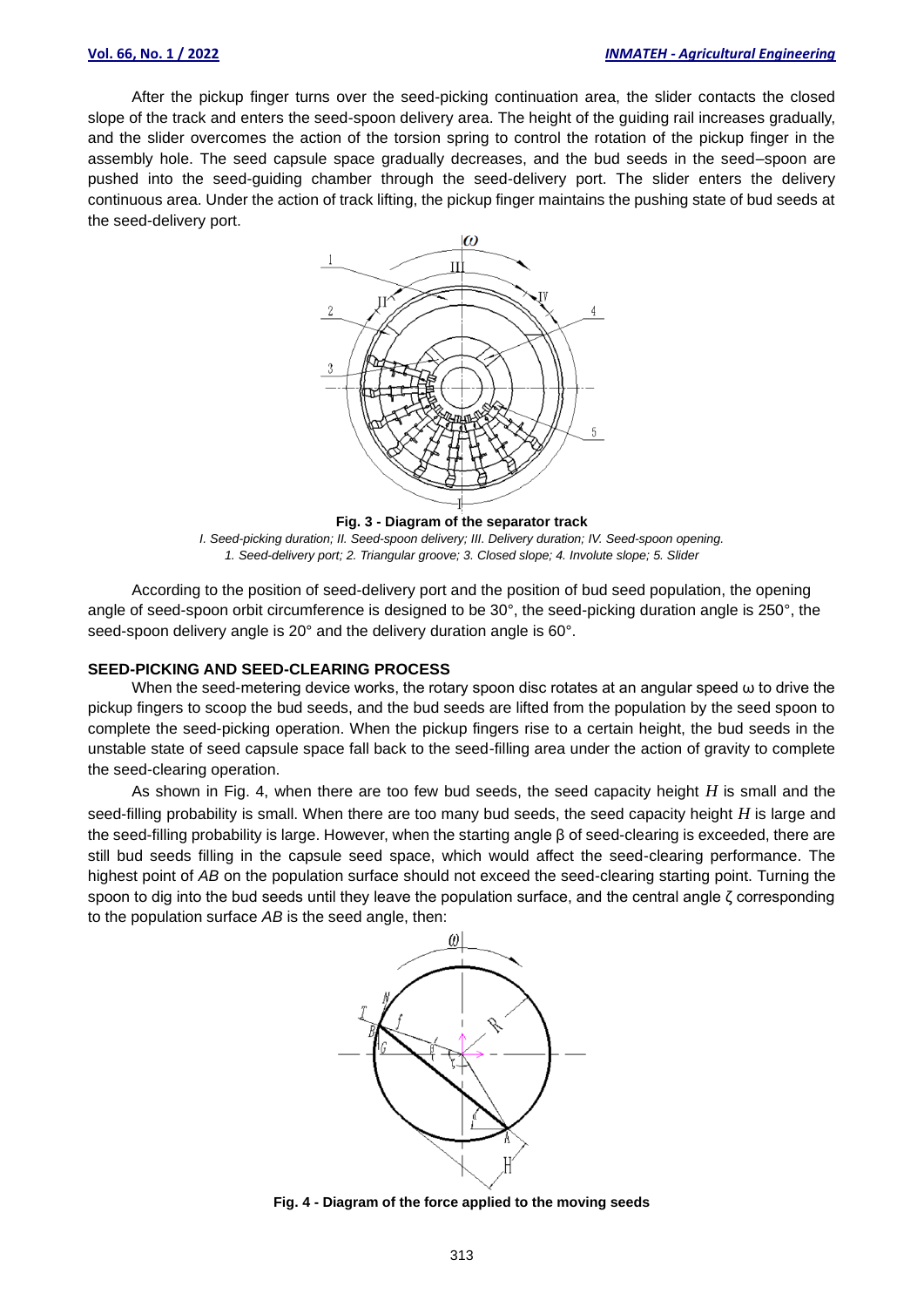$$
\varsigma = 2 \arccos \frac{R - H}{R} \tag{1}
$$

where,  $R$  - the distance from the bud seeds to the center of the seed-spoon disc, mm

*H* - seed height in the filling cap of the seed-metering device, mm

ζ - seed-picking angle corresponding to the population surface, (°)

With the rotation of the spoon disc, the seed capsule space gradually decreases. A bud seed *B* is selected as the research object. There are mainly frictional force *ƒ*, seed-spoon support force *N*, gravity *G* and centrifugal force *T* acting on the bud seeds to establish the force equation.

$$
\begin{cases}\nG \sin \beta + f = T \\
N = G \cos \beta \\
f = N \tan \varphi \\
T = m\omega^2 R \\
G = mg\n\end{cases}
$$
\n(2)

where: *ω* - the speed of the rotary spoon disc, r/min,

*φ* - the sliding friction angle between bud seed and seed-spoon, (°),

*β* - the starting angle of seed-clearing, (°),

*m* - the quality of bud seeds, g.

With the rotation of the spoon disc, the seed-picking ends and the seed-clearing process begins. The clearing start angle *β* is:

$$
\beta = \arcsin\left(\frac{\omega^2 R}{g}\cos\varphi\right) - \varphi\tag{3}
$$

The starting and ending positions of the seeds are determined by the angle  $\alpha$  between the population plane *AB* and the horizontal direction.

$$
\alpha = \frac{\pi}{2} + \arcsin(\frac{\omega^2 R}{g}\cos\varphi) - \varphi - \arccos(\frac{R-H}{R})
$$
\n(4)

where, α - the angle between the population plane and the horizontal direction, (°).

As the angular velocity *ω* of the rotary spoon disc increases, the distance *R* from the bud seed to the center of the rotary spoon disc increases, and the included angle α also increases. The highest point of the population surface increases as well, resulting in an excessively large seed filling area and a small clearing area, which is easy to re-broadcast.

#### **ANALYSIS OF SEED-DELIVERY PROCESS**

The *xoyz* coordinate system is established, and the center *O* of the seed-spoon surface is the coordinate origin. The xOy coordinate plane is perpendicular to the axis direction of the seed-picking rod, and the z-axis is the axis direction of the seed-picking rod, as shown in Fig. 5. The distance between the bud seed *Q* and the axis of the seed-picking rod is *r*, and the distance from the axis of seed-metering is *R'*.



**Fig. 5 - Stress analysis of bud seeds in the process of seed-delivery** *1. Seed-spoon; 2.Seed-picking rod axis*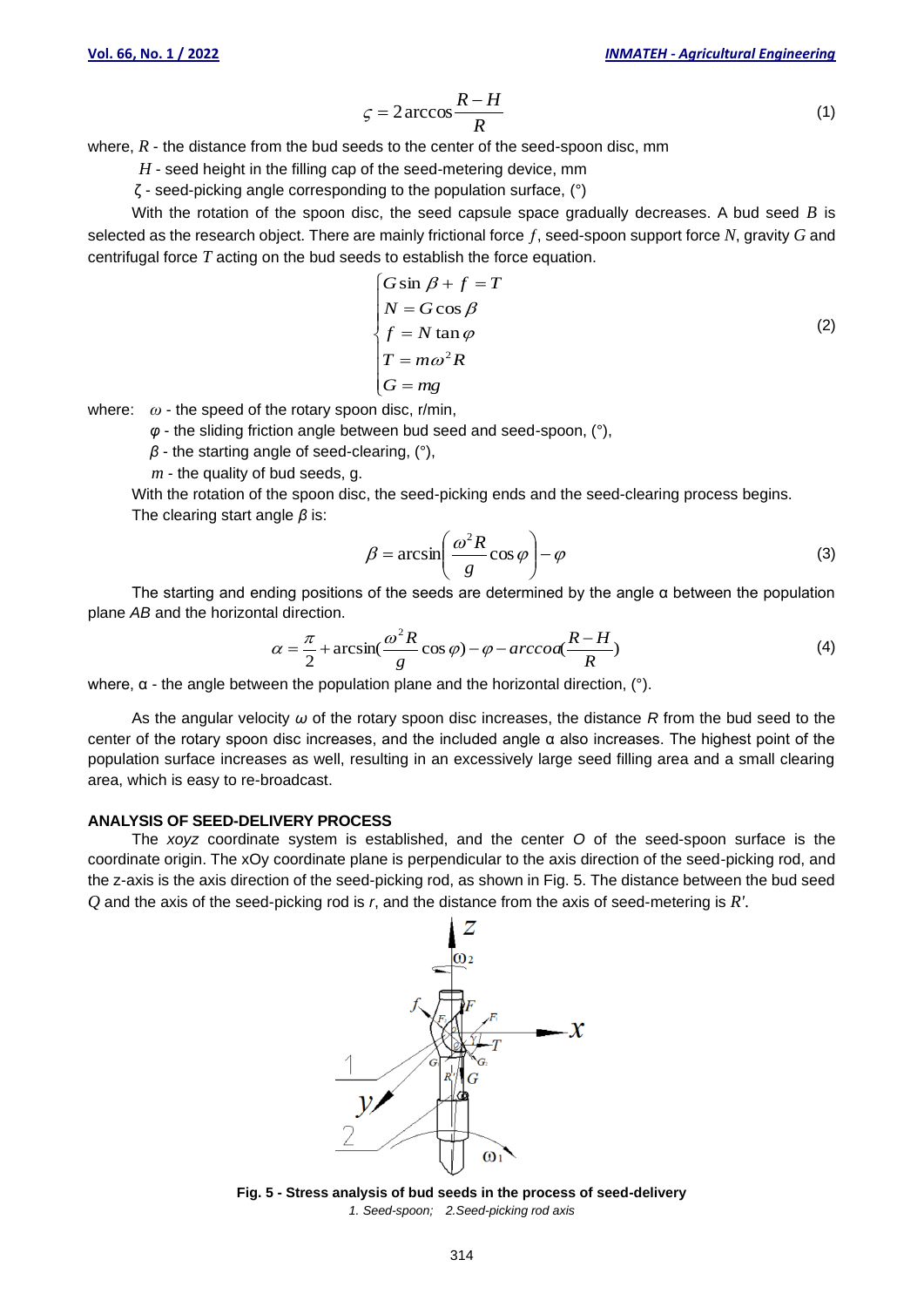#### **Vol. 66, No. 1 / 2022** *INMATEH - Agricultural Engineering*

In the process of seed-delivery, the bud seed *Q* is subjected to the gravity *G*, the support force *N* of the seed-scoop on the bud seed, the centrifugal force *F* received by the bud seed with the seed-picking spoon rotating around the seeding axis at an angular velocity *ω*1, the centrifugal force *T* received by the bud seeds rotating around the axis of the seed-picking rod with the angular velocity *ω*<sup>2</sup> and the friction ƒ. The bud seeds subjected to the gravity *G* can be decomposed into the positive pressure *G<sup>1</sup>* of the bud seeds on the surface of the seed-spoon and the sliding force  $G_2$  along the surface of the seed-spoon:

$$
\begin{cases}\nG_1 = G \cos \gamma \\
G_2 = G \sin \gamma\n\end{cases}
$$
\n(5)

where, *γ* - the sliding angle of bud seeds along the surface of the seed-spoon, (°),

The bud seed Q rotates around the seed-picking spoon axis at an angular velocity  $\omega_1$  with the rotary spoon, and the received centrifugal force  $F$ = $m\,\omega_{\rm I}^2\,R^{'}$ can also be decomposed into two component forces  $F_I$ and  $F_2$  in the opposite direction of gravity,

$$
\begin{cases}\nF_1 = F \cos \gamma \\
F_2 = F \sin \gamma\n\end{cases}
$$
\n(6)

The bud seed *Q* slides down the surface of the seed-spoon, and the friction force is:

$$
f = \mu(G_1 - F_1) \tag{7}
$$

where, *μ* - the friction coefficient between bud seed and seed-spoon surface.

During the seed delivery process, the bud seed Q rotates with the seed spoon around the axis of the seed-picking rod at an angular velocity *ω*2, and is also affected by the centrifugal force *T*. Its direction is the tangential direction of the circle with the *z*-axis as the center and *r* as the radius, pointing to the seed-delivery port of the separator, and its value is:

$$
T = mr\omega_2^2 \tag{8}
$$

where,  $r$  - the distance between the seed-spoon and the bud seed from the axis of the seed-picking rod, mm,

*ω<sup>2</sup>* - the rotational angular velocity of bud seeds around the axis of the seed rod, r/min.

The bud seed *Q* is pushed into the seed guiding chamber through the seed-delivery port by the resultant force. Its pushing acceleration can be calculated by the following formula:

$$
\eta = \frac{\sqrt{(G_2 - F_2 - f)^2 + T^2}}{m}
$$
\n(9)

Substituting each known quantity into Equation (9):

$$
\eta = \sqrt{(g - \omega_1^2 R')^2 (\sin \gamma - \mu \cos \gamma)^2 + (\omega_2^2 r)^2}
$$
(10)

where:  $\eta$  - bud seed pushing acceleration, m/s<sup>2</sup>,

*ω<sup>1</sup>* - angular velocity of bud seeds around the seed-metering axis, r/min.

Assuming that the length of the bud seed *Q* is *L*, the time *t* required for the bud seed to pass through the seed-delivery port of the partition to reach the seed-guiding chamber can be obtained from the following formula.

$$
t = \sqrt{\frac{2L}{\eta}}
$$
 (11)

where: *L* - the bud seed length, mm,

*t* - Time of the bud seed passing through the seed-delivery port, s.

From formula (10) and formula (11), the spread angle ρ of the seed-delivery port can be calculated, namely:

$$
\rho = \frac{255 \omega_1 \sqrt{L}}{\pi \sqrt[4]{(g - \omega_1^2 R')^2 (\sin \gamma - \mu \cos \gamma)^2 + (\omega_2^2 r)^2}}
$$
(12)

where:  $\rho$  - the spread angle of the seed-delivery port,  $(°)$ 

Substituting *L*=0.012 m (length of rice bud seeds), *ω1*=24 r/min, *R′*=0.12 m, γ=55°, *r*=0.001 m, *ω2*=108 r/min and μ=0.47 into formula (12), it is determined that the minimum value of the spread angle ρ of the seed-delivery port is 36°. In order to ensure the smooth passage of the bud seeds through the seed-delivery port, the spread angle of the seed-delivery port is selected to be 90°.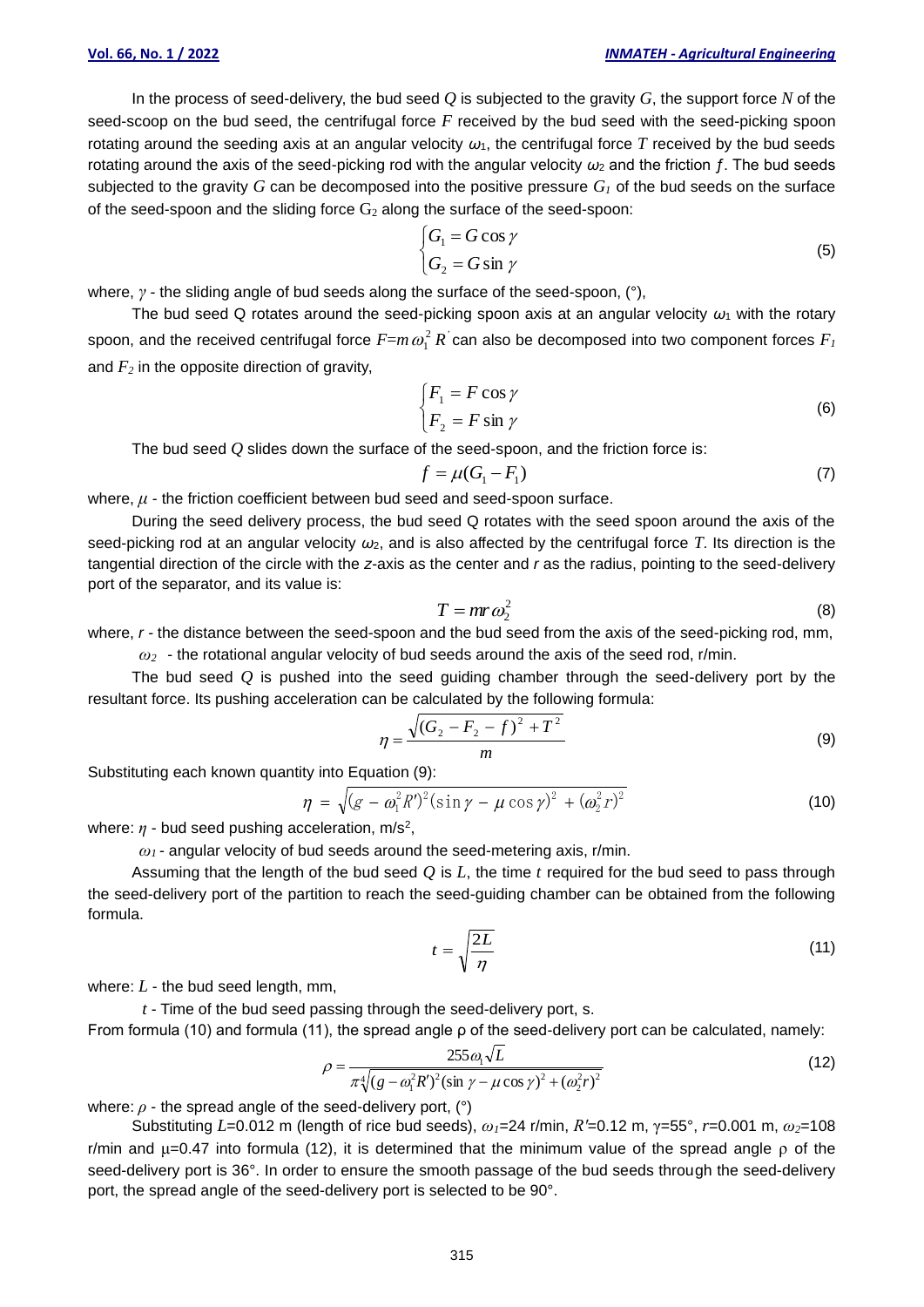### **SEED GUIDING GROOVE WHEEL**

Under the combined centrifugal force  $F_e$ , self-gravity G and frictional force f, the bud seeds move toward the seed-delivery port, where they are finally forced to be thrown out when they reach it, and then the process of seed-guiding and seed-delivery is completed.

The state of bud seeds in the seed-guiding chamber is analyzed, and a Cartesian coordinate system is established. The coordinate origin *O* is set to coincide with the rotation center of the seed-guiding groove wheel, as shown in Fig. 6. The critical conditions for bud seeds in the seed-guiding chamber are:



**Fig. 6 - Analysis diagram of seed-guiding movement** *1. Seed guiding chamber; 2. Rice bud seeds; 3. Seed-delivery port*

$$
\begin{cases}\nF_e = \frac{mV_1}{K} \\
V_1 = 2\pi nK \\
f = \lambda G \cos \delta \\
f + G \sin \delta \le F_e\n\end{cases}
$$
\n(13)

Where, *δ* - the angle of circumference of the seed guiding groove wheel, (°),

*K* - distance from the bud seeds to the metering axis in the seed-guiding chamber, mm,

*λ* - friction coefficient between the bud seeds and the side wall of seed-guiding chamber,

*V*<sup>1</sup> - the linear speed of the seed-guiding groove wheel, m/s.

Through the analysis of the seeding process, the seed guiding grooves passing through the seed-guiding chamber is *Z* in time t. In this design, *Z*=1, that is:

$$
Z\frac{V_0t}{P} = \frac{V_1t}{S}
$$
 (14)

Combining formula (13) and formula (14), it is obtained:

$$
S = \frac{2\pi nKP}{ZV_0} \tag{15}
$$

where,  $V_0$  - forward speed of sowing tool, m/s,

*P* - spacing of rice planting hill, mm,

*S* - distance of seed-guiding groove, mm.

In this design, the radius *K* of the seed-guiding groove wheel is 120 mm, the distance *P* between the rice seeding hills is 110 mm-130 mm, and the forward speed V<sub>0</sub> of the seed-metering device is 0.86 m/s. Substituting the above parameters into the formula (15), the distance *S* between the seeding chambers can be obtained as 42 mm. The parameters of the seed-guiding chamber need to consider the external dimensions of the bud seeds, and take the minimum value under the condition that the seeds are not stuck. Therefore, the width *τ* of the seed guiding groove is 14 mm, and the depth *λ* of the guiding groove is 12 mm.

#### **EXPERIMENTAL DESIGN AND ANALYSIS**

In order to check the working quality of the seed-metering device, referring to the "Testing methods of single seed drills (precision drills)" (GB/T6973-2005), 2 to 6 bud seeds in the hill are selected and the hill diameter is not more than 50 mm as the qualified standard for seed-metering. Design-Expert software was used for data processing.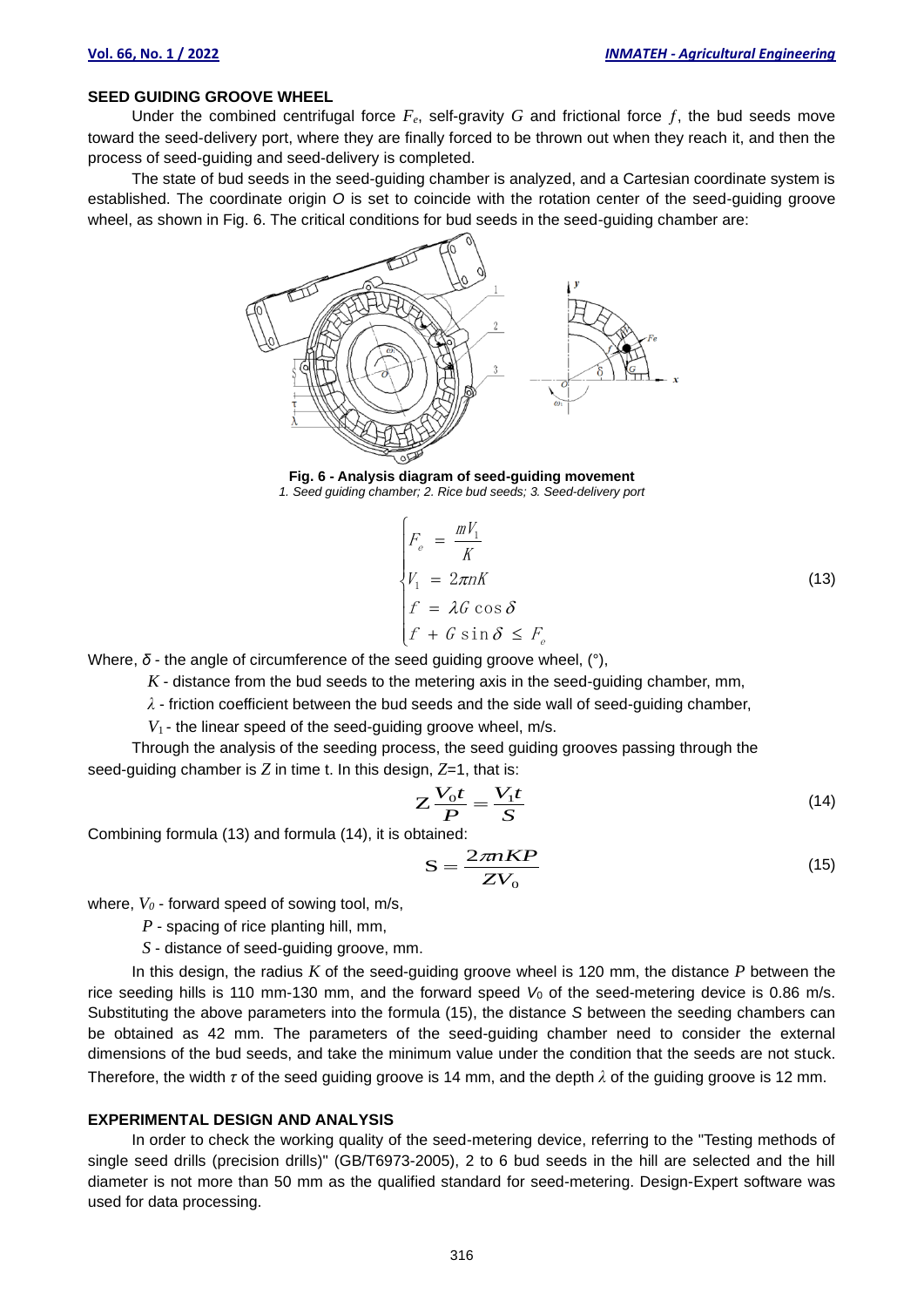## **TEST CONDITIONS AND MATERIALS**

The experimental material was Longjing 26, and the rice seeds were soaked and germinated. The test instrument was the JPS-12 seed-metering device test bench, which is adjusted to make the seed-metering shaft run smoothly at 10-150 r/min, as shown in Fig. 7(a):



(a) *Seed-metering test bench* (b) *Seed-metering effect diagram* **Fig. 7 -Test bench of seed-metering performance** *1. Seed-metering device; 2. Mounting frame; 3. Seed bed belt; 4. Camera box; 5. Electrical machinery*

The seed-metering device is fixed on the mounting frame, and the seed bed belt rotates in the opposite direction relative to the seed-spoon disc to simulate the forward motion state of the seed-metering device. The oil injection pump sprays the sticky seed oil on the surface of the seed bed belt with a fixed width, and the bud seeds are dropped from the seed-metering device to the sticky seed oil layer of the seed bed belt, as shown in Fig. 7(b).

# **TEST CONTENT AND METHOD**

A single factor pre-test was carried out to determine the variation range of each factor on the effects of the speed of the seed-spoon and the seed capacity height on the performance were determined. On this basis, a two-factor five-level quadratic rotation combination design test was used to determine the optimal combination parameters of the seed-metering device. The test factor level coding is shown in Table 2.

**Table 2**

**Table 3**

| Code No. | Speed of rotary spoon disc | Seed capacity height |  |
|----------|----------------------------|----------------------|--|
|          | $x_1$ (r/min)              | $x_2$ (mm)           |  |
| 1.414    | 45                         | 134.40               |  |
|          | 40                         | 120.00               |  |
|          | 28                         | 84.00                |  |
| -        | 16                         | 48.00                |  |
| $-1.414$ |                            | 33.60                |  |

#### **Coding table of test factor level**

# **TEST RESULTS AND ANALYSIS**

The experimental plan and results are shown in Table 3. The regression analysis of the experimental data was carried out by Design-Expert software. *x<sup>1</sup>* is the speed of the rotary spoon, *x<sup>2</sup>* is the seed capacity height, *y<sup>1</sup>* is the qualified rate of seed-metering, *y2* is the re-broadcasting rate, and *y<sup>3</sup>* is the miss-seeding rate.

| <b>Results and design of tests</b> |                     |        |                            |       |       |
|------------------------------------|---------------------|--------|----------------------------|-------|-------|
|                                    | <b>Test factors</b> |        | <b>Performance indexes</b> |       |       |
| No.                                | X <sub>1</sub>      | $x_2$  | V1                         | У2    | V3    |
|                                    | (r/min)             | (mm)   | (%)                        | (%)   | (%)   |
| 0                                  |                     | 2      | 3                          |       | 5     |
|                                    | 16                  | 48.00  | 76.13                      | 12.28 | 11.59 |
| 2                                  | 40                  | 48.00  | 84.09                      | 8.21  | 7.70  |
| 3                                  | 16                  | 120.00 | 86.24                      | 6.40  | 7.36  |
| 4                                  | 40                  | 120.00 | 73.56                      | 8.17  | 18.27 |
| 5                                  |                     | 84.00  | 75.74                      | 17.51 | 6.75  |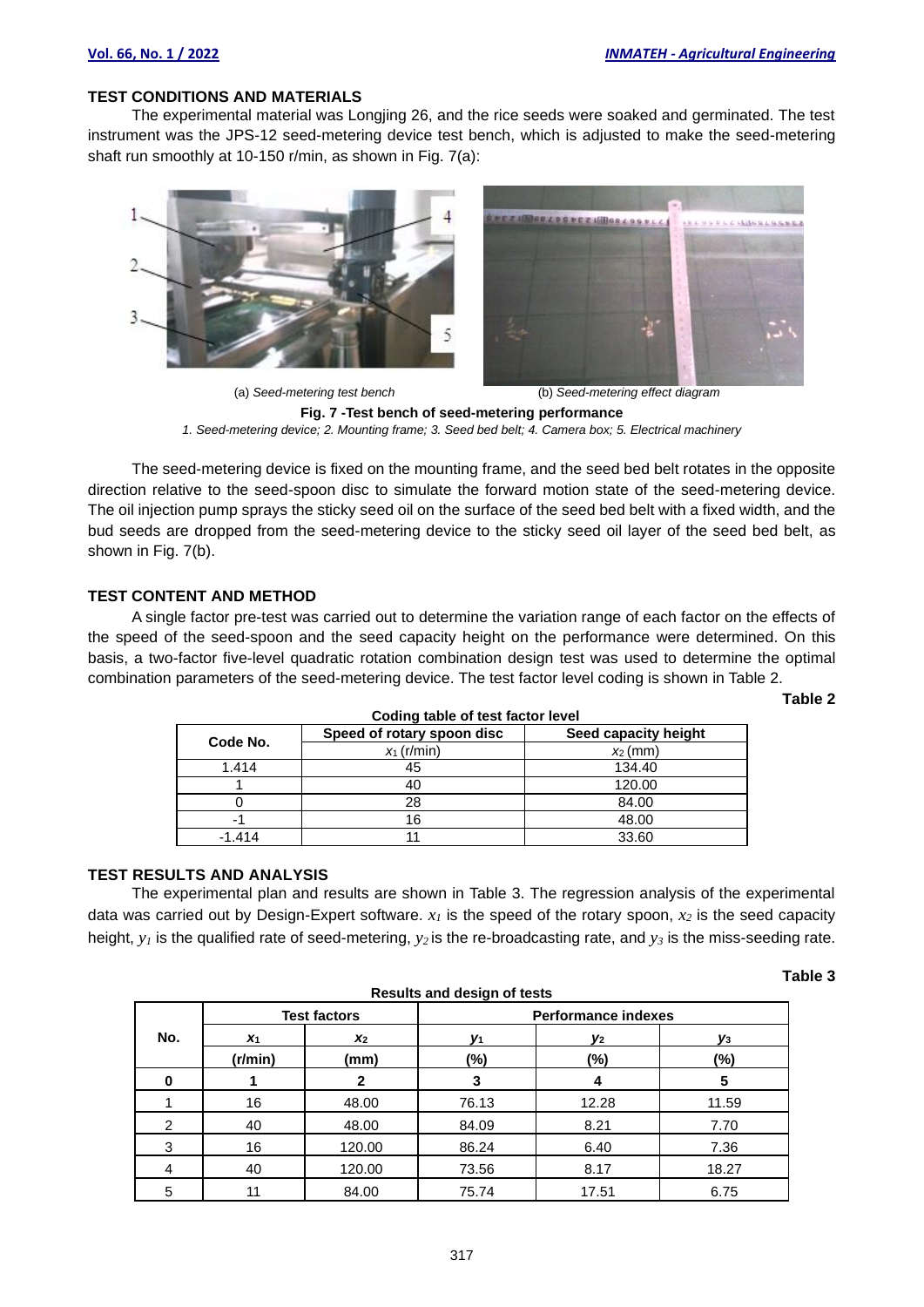| ۰.<br>٠<br>٠ |  |
|--------------|--|
|--------------|--|

(continuation)

| 0  | 1  | $\mathbf{2}$ | 3     | 4     | 5    |
|----|----|--------------|-------|-------|------|
| 6  | 45 | 84.00        | 71.41 | 19.66 | 8.93 |
| 7  | 28 | 33.60        | 95.10 | 2.40  | 2.50 |
| 8  | 28 | 134.40       | 94.07 | 4.60  | 1.33 |
| 9  | 28 | 84.00        | 92.32 | 6.15  | 1.53 |
| 10 | 28 | 84.00        | 95.41 | 3.01  | 1.58 |
| 11 | 28 | 84.00        | 97.13 | 1.90  | 0.97 |
| 12 | 28 | 84.00        | 95.31 | 2.55  | 2.14 |
| 13 | 28 | 84.00        | 95.20 | 3.37  | 1.43 |
| 14 | 28 | 84.00        | 93.04 | 4.20  | 2.76 |
| 15 | 28 | 84.00        | 94.38 | 4.84  | 0.78 |
| 16 | 28 | 84.00        | 92.63 | 7.05  | 0.32 |

$$
y_1 = 7.26 + 5.34x_1 + 39.35x_2 - 1.43x_1x_2 - 0.08x_1^2
$$
\n(16)

$$
y_2 = 48.48 - 2.86x_1 - 12.53x_2 + 0.41x_1x_2 + 0.05x_1^2
$$
\n(17)

$$
y_3 = 44.26 - 2.48x_1 - 26.83x_2 + 1.03x_1x_2 + 0.03x_1^2
$$
\n(18)

In order to intuitively analyze the relationship between the test indicators and factors, the response surface is obtained by using the Design-Expert software, as shown in Fig.8:









**Fig. 8 - Response surfaces of all factors to the test index**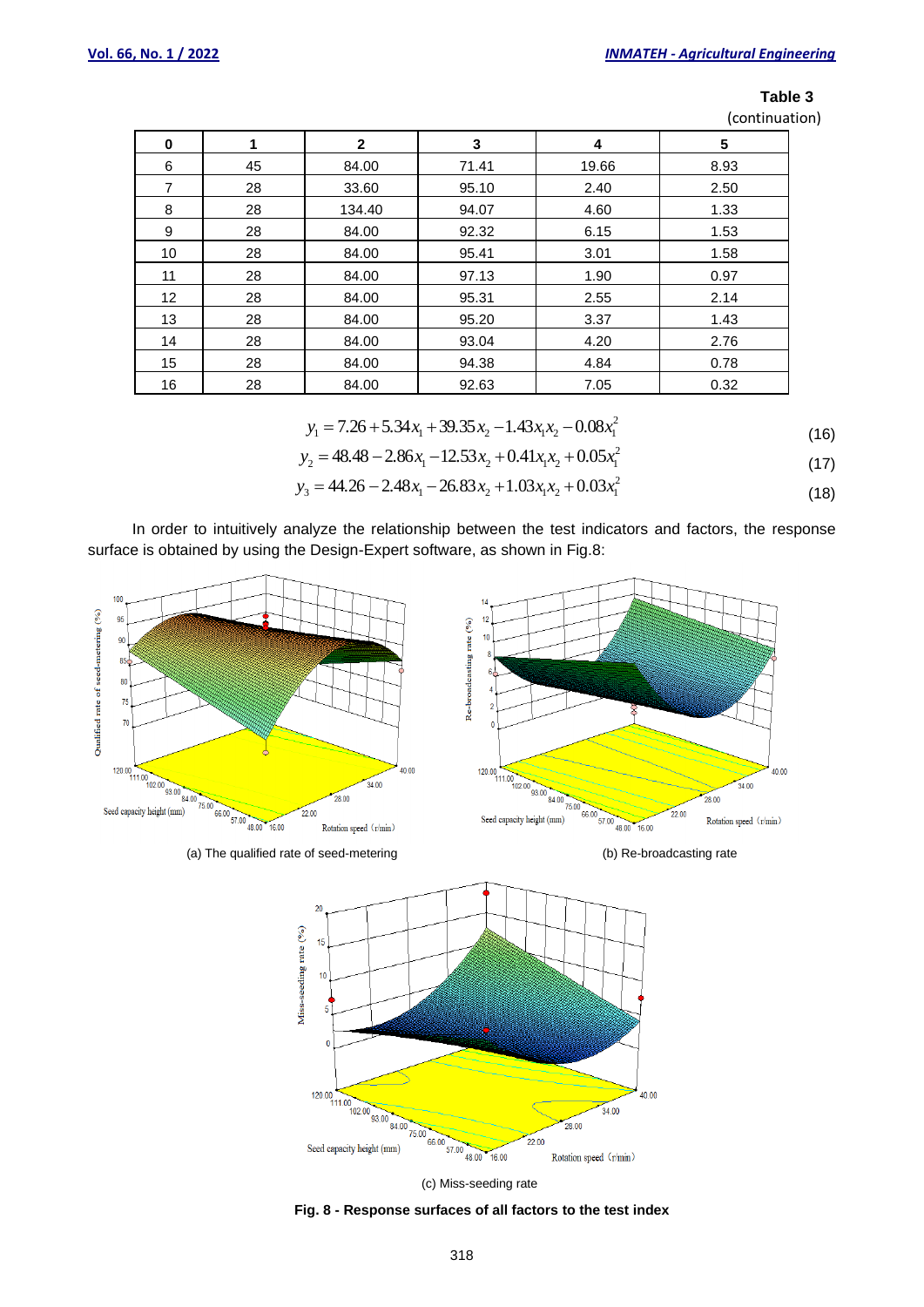**Table 4**

According to the above formulas (16), (17) and (18), and Fig. 8, it can be seen that there is an interaction between the speed of the rotary spoon and the seed capacity height. It can be seen from Fig. 8(a) that when the seed capacity height is constant, the qualified rate first increases and then decreases with the increase of the speed of the rotary spoon. When the speed of the rotary spoon disc is constant, the qualified rate increases with the increase of the seed capacity height. The variation range of the qualified rate is large when the speed of rotary spoon disc changes. Thereby, the speed of the rotary spoon is the main factor affecting the qualified rate of seed-metering. It can be seen from Fig. 8(b) that when the seed capacity height is constant, the re-broadcasting rate first decreases and then increases with the increase of the rotation speed. When the rotation speed is low, the re-broadcasting rate gradually decreases with the increase of the seed capacity height. However, when the rotation speed is larger, the re-broadcasting rate gradually increases. When the rotating speed changes, the variation range of the re-broadcasting rate is large, so the rotation speed is an important factor affecting the re-broadcasting rate. It can be seen from Fig. 8(c) that when the rotation speed is constant, the miss-seeding rate increases with the seed capacity height and the miss-seeding rate gradually decreases.

#### **SEED-METERING ADAPTABILITY TEST**

In order to study the adaptability of the seed-metering device to different rice bud seeds, the test seed-metering was carried out. Three kinds of rice bud seeds were selected as the research objects, and the sizes are shown in Table 1. Five repeated tests were carried out when the rotation speed of the seed-spoon disc was 24.6 r/min and the forward speed was 0.86 m/s. The data was processed to obtain the average value, as shown in Table 4.

| <b>Adaptation test results</b> |                            |                                  |                               |  |
|--------------------------------|----------------------------|----------------------------------|-------------------------------|--|
|                                | Performance index          |                                  |                               |  |
| <b>Variety</b>                 | <b>Qualified rate</b><br>% | <b>Re-broadcasting rate</b><br>% | <b>Miss-seeding rate</b><br>% |  |
| Longgeng 26                    | 94.83                      | 3.43                             | 1.74                          |  |
| Kenjiand 6                     | 94.26                      | 3.18                             | 2.56                          |  |
| Kongyu 131                     | 93.32                      | 4.40                             | 2.28                          |  |

It can be seen from Table 4 that the adaptability of the seed-metering device to the three kinds of rice bud seeds meets the agronomic requirements of precision seeding. Among them, Longjing 26 has better fluidity, is stable in the seed capsule space, and is easy to clear seeds, thus its performance index is the best. In the process of seed filling, Kongyu 131 is prone to the phenomenon that many seeds are in the capsule seed space. The bud seed has poor fluidity, the seed clearing is not thorough, and re-broadcasting is easy to occur. The seeding indexes of Kenjian 6 were better.

# **CONCLUSIONS**

(1) In this paper, a rotary precision mechanical hill direct seed-metering device for rice is designed, and its working principle is analyzed. The structural parameters of key components are optimized to meet the requirements of precision hill direct seeding.

(2) Taking the rotation speed of the rotary spoon disc and the seed capacity height as independent variables, and the seed-metering qualified rate, re-broadcasting rate and miss-seeding rate as objective functions, the influence relationship between the working and structural parameters of the rotary spoon precision hill direct seed-metering device and the performance index of seed-metering was determined.

(3) Through the analysis and optimization of the test results using Design-Expert software, it is concluded that when the speed of the rotary spoon disc was 24.6 r/min, and the seed capacity height was the seed filling cover radius R, the qualified rate of seed-metering was 94.83%, the re-broadcasting rate was 3.43%, and the miss–seeding rate was 1.74%.

#### **ACKNOWLEDGEMENT**

This work was supported by the National Natural Science Foundation of Zhejiang (No.LGN20E050005).